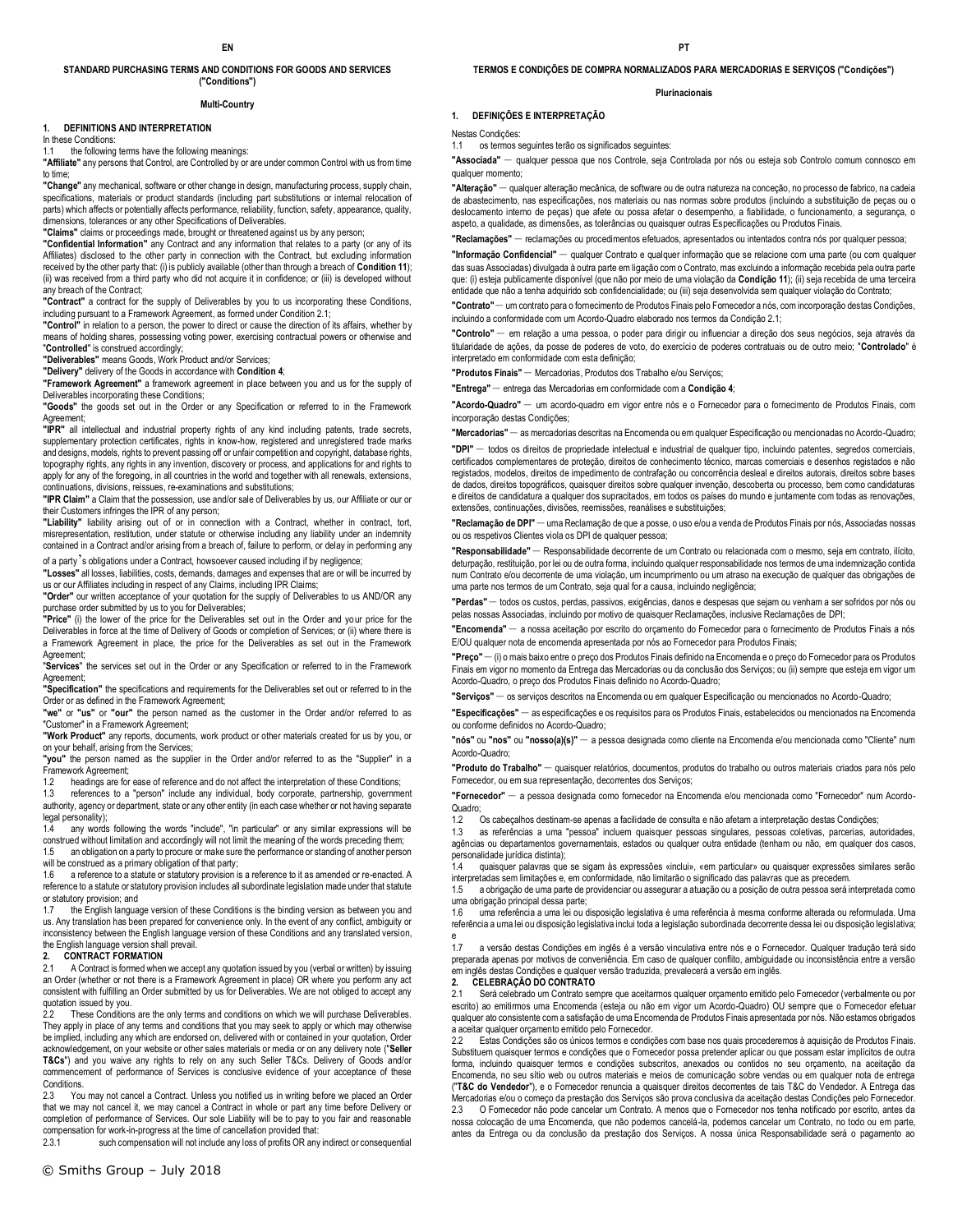#### loss; and

2.3.2 where Goods are not manufactured specifically for us to our Specification, our sole Liability will be to pay you a fair and reasonable restocking charge.

#### **3. QUALITY CONTROL & TESTING**

3.1 The quantity, description and Specification of Deliverables will be as set out in the Order. You must not make any Change to Deliverables without our prior written consent. You will carry out any reasonable Change that we request to any Deliverables. We will negotiate, in good faith, with you an agreed adjustment to the price, Delivery date or both as a result of a Change.

3.2 You will maintain detailed quality control and manufacturing records for the shorter of any maximum period permitted by law and ten (10) years from the date of Delivery (or such other period permitted by law and ten (10) years from the date of Delivery (or such other period of time as set out in a Framework Agreement or Order), which we or a third party on our behalf may inspect or receive copies of on demand.

3.3 We may inspect and test Goods at any time prior to Delivery. You will allow us and our representatives to enter your premises to carry out such inspection and testing and will provide us with all facilities reasonably required. If, following such inspection or testing, we are not satisfied that the Goods will comply with Condition 5.1, you will take all steps necessary to ensure compliance.

3.4 You will maintain a quality control system that meets any international standard as required by us, or which is otherwise approved by us and such test and inspection system as we may require.

3.5 You may not deliver the Goods by separate instalments without our prior written consent. Instalments will be invoiced separately by you.

# **4. DELIVERY OF GOODS / SUPPLY OF SERVICES**

4.1 Unless otherwise specified in an Order, you will deliver the Goods DDP (Incoterms 2010) to the address specified in the Order during our normal business hours on the date specified in the Order. You will be responsible for off-loading the Goods from the delivery vehicle. Delivery of the Goods will occur when they have been off-loaded at the delivery address.

4.2 You will perform Services in accordance with the applicable timetable communicated to you or as set out in the Order to meet all Specifications.<br>4.3 Time is of the essence for performance of y

Time is of the essence for performance of your obligations under the Contract. If you are late performing your obligations under the Contract, you will pay to us a sum equal to 1.5% of the Price for each week of delay up to a maximum of 15% of the Price. You and we agree that this amount is reasonable and proportionate AND the most effective way of compensating us for part or all of our losses arising from late performance. However, you and we intend that we should be able to recover general damages as well as such sums in circumstances where we have suffered loss in excess of such sums as a result of your late performance. Therefore, our rights to any such sums under this **Conditions 4.3** is without prejudice to any other rights which we may have under the Contract or otherwise in respect of late performance, including the right to sue for damages or other relief and/or to terminate the Contract. A claim for general damages for late performance will be reduced by the amount of such sums under this **Conditions 4.3** actually applied or paid in respect of such late performance.

4.4 Services will be accepted by us when we are satisfied that the Services comply with the Specifications.

4.5 You will make sure that the Goods are marked in accordance with our instructions and any applicable laws, rules and regulations and are properly packed and secured; marked with information on their origin; Delivery is accompanied by a prominently displayed delivery note showing the Order number, date of Order, type and quantity of Goods, and any special storage instructions; and delivered with all operating and safety instructions, clearly displayed warning notices and such other information as may be necessary for the proper use, maintenance and repair of the Goods.

4.6 If you fail to deliver the Goods on time we may terminate the Contract immediately by giving you notice, in which case you will refund any monies already paid by us in relation to the Goods that have not been delivered and indemnify us and our Affiliates against our Losses as a result of your failure to supply Goods, including obtaining substitute goods from another supplier.<br>4.7 We will have a reasonable period of time following Delivery to inspect Good

We will have a reasonable period of time following Delivery to inspect Goods. We may reject Goods which do not meet Specifications. We can also reject Goods which are more or less than the quantity or type Ordered or delivered prior to the date specified on the Order. Rejected Goods will be returned at your cost and expense. If we accept Goods delivered prior to the date specified on the Order we may charge you the cost of storing them until the actual specified Delivery date.

4.8 Risk in the Goods passes to us on the later of acceptance and Delivery. Ownership of the Goods passes to us on the earlier of payment of the Price and Delivery.

4.9 You will notify us in writing as soon you are aware that any Goods or the product support for the Goods are to be discontinued or made of "end of sale" or "end of life". At our request, you and we will agree in good faith a reasonable period of time during which you will keep agreed spare parts available for us for any discontinued, desupported, end of life or end of sale Goods.<br>5. YOUR OBLIGATIONS

# **5. YOUR OBLIGATIONS**

You will make sure that the Goods will: 5.1.1 be of satisfactory quality, comprise genuine, new materials (which are not used, refurbished, reconditioned, remanufactured, counterfeit or of such age as to impair usefulness or

safety) and be fit for any purpose notified by us to you;

5.1.2 conform to, satisfy and be capable of the Specifications;<br>5.1.3 be free from defects in design, materials and w

5.1.3 be free from defects in design, materials and workmanship;<br>5.1.4 be sold to us with full and unencumbered title and not info be sold to us with full and unencumbered title and not infringe the IPR of any third

party;<br>5.1.5 5.1.5 comply with all (i) applicable laws, (ii) regulatory requirements and (iii) standards and requirements of relevant statutory and regulatory bodies; and

5.1.6 be safe and without risk to health.

5.2 In respect of Services, You will:

5.2.1 perform Services with the best care, skill and diligence in accordance with best practice;

5.2.2 use personnel (and sufficient number of personnel) who are suitably skilled and experienced to perform the Services;

5.2.3 make sure that the Services conform with our reasonable instructions, comply with Specifications, are performed to meet the purposes notified by us to you and do not infringe the IPR of any third party;

5.2.4 provide all equipment, tools and vehicles and other items required to provide the Services;

5.2.5 obtain and at all times maintain all licences and consents required for the provision of the Services;

5.2.6 comply with all applicable laws, regulations, regulatory policies, guidelines or industry codes which may apply to the provision of the Services; and<br>5.2.7 mot do or omit to do anything which may

not do or omit to do anything which may cause us or our Affiliates to lose any licence, authority, consent or permission required for our or their business.<br>5.3. You will observe all health and safety rules and rec

5.3 You will observe all health and safety rules and regulations and any other security requirements that apply at any of our premises and ensure that your personnel are insured against all risks while working on our premises.

5.4 Without affecting any of our other rights or remedies, if you materially breach any of these Conditions OR any Goods (whether or not accepted in whole or in part) do not conform with **Condition 5.1** during the longer of (i) your warranty period for the Goods and (ii) 12 months following Delivery OR any Services breach **Condition 5.2**, then we may:

Fornecedor de uma compensação justa e razoável pelo trabalho em curso no momento do cancelamento, desde que:

2.3.1 tal compensação não inclua qualquer perda de lucros OU qualquer perda indireta ou consequente; e 2.3.2 sempre que as Mercadorias não sejam fabricadas especificamente para nós de acordo com as nossas Especificações, a nossa única Responsabilidade será o pagamento de um encargo de reposição de existências justo e razoável.

#### **3. CONTROLO DE QUALIDADE E TESTAGEM**

3.1 A quantidade, a descrição e as Especificações dos Produtos Finais serão as estabelecidas na Encomenda. O Fornecedor não pode efetuar Alterações nos Produtos Finais sem o nosso consentimento prévio por escrito. O Fornecedor procederá a qualquer Alteração razoável que solicitemos em relação a quaisquer Produtos Finais. Em resultado da alteração, negociaremos de boa-fé com o fornecedor um ajuste consensual do preço, da data de Entrega ou de ambos.

3.2 O Fornecedor manterá um controlo de qualidade e registos de fabrico pormenorizados, por forma a que nós ou uma terceira entidade em nossa representação os possamos analisar ou solicitar cópias, durante o mais curto dos períodos seguintes: período máximo permitido por lei e dez (10) anos a contar da data de Entrega (ou outro período definido num Acordo-Quadro ou Encomenda).

3.3 Poderemos examinar e testar as Mercadorias em qualquer momento antes da entrega. O Fornecedor permitir-nos-á, bem como aos nossos representantes, a entrada nas suas instalações para a execução de tais exames e testes e providenciarnos-á todos os recursos razoavelmente solicitados. Se, na sequência de tais exames e testes, não ficarmos satisfeitos quanto à conformidade das Mercadorias com a Condição 5.1, o Fornecedor tomará todas as medidas necessárias para assegurar tal conformidade.

3.4 O Fornecedor manterá um sistema de controlo de qualidade que cumpra quaisquer normas internacionais que possamos exigir ou que seja por outra forma aprovado por nós, bem como o sistema de testagem e análise que possamos exigir.<br>3.5

3.5 O Fornecedor não pode fazer Entregas parcelares separadas das Mercadorias sem o nosso consentimento prévio por escrito. As Entregas parcelares serão faturadas separadamente pelo Fornecedor.

#### **4. ENTREGA DE MERCADORIAS / PRESTAÇÃO DE SERVIÇOS**

4.1 A menos que especificado de outra forma numa Encomenda, o Fornecedor entregará as Mercadorias em regime DDP (Incoterms 2010), na morada especificada na Encomenda, durante o nosso horário de expediente normal e na data especificada na Encomenda. O Fornecedor será responsável pela descarga das Mercadorias do veículo de Entrega. A Entrega das Mercadorias ocorrerá quando tiverem sido descarregadas na morada de entrega.<br>4.2 O Fornecedor prestará os Servicos em conformidade com o calendário ap

4.2 O Fornecedor prestará os Serviços em conformidade com o calendário aplicável que lhe seja comunicado ou conforme definido na Encomenda para cumprir todas as Especificações.

4.3 O tempo é de importância primordial para o cumprimento das obrigações do Fornecedor nos termos do Contrato. Se cumprir tardiamente as suas obrigações nos termos do Contrato, o Fornecedor pagar-nos-á uma soma equivalente a 1,5% do Preço por cada semana de atraso, até um máximo de 15% do Preço. Nós e o Fornecedor concordamos que este montante é razoável e equilibrado E constitui a forma mais eficaz de nos compensar por parte ou pela totalidade das nossas perdas decorrentes do cumprimento tardio. Porém, é intenção nossa e do Fornecedor que possamos recuperar danos gerais, bem como tais somas, em circunstâncias nas quais tenhamos sofrido perdas superiores a tais somas como resultado do cumprimento tardio do Fornecedor. Por conseguinte, o nosso direito a tais somas nos termos desta **Condição 4.3** não prejudica quaisquer outros direitos que possamos ter nos termos do Contrato ou por outra via a respeito do cumprimento tardio, incluindo o direito de intentar uma ação judicial de indemnização ou outro meio de reparação e/ou de rescindir o Contrato. Uma reclamação por danos gerais decorrente de cumprimento tardio será deduzida do montante de tais somas nos termos desta **Condição 4.3** efetivamente aplicadas ou pagas a respeito de tal cumprimento tardio.

4.4 Os Serviços serão aceites por nós quando ficarmos satisfeitos em relação à conformidade dos mesmos com as Especificações.

4.5 O Fornecedor assegurará que: as Mercadorias sejam marcadas em conformidade com as nossas instruções e com quaisquer leis, regras e regulamentos aplicáveis e sejam adequadamente acondicionadas e protegidas; as Mercadorias sejam marcadas com informações sobre a sua origem; a Entrega seja acompanhada por uma nota de encomenda, exibida com proeminência, que indique o número da Encomenda, a data da Encomenda, o tipo e a quantidade das Mercadorias e quaisquer instruções de armazenamento especiais; a Entrega seja acompanhada de todas as instruções de utilização e segurança,<br>notificações de aviso claramente exibidas e todas as outras informações que possam ser necessárias para a manutenção e a reparação adequadas das Mercadorias.

4.6 Se o Fornecedor não entregar as Mercadorias em devido tempo, poderemos rescindir o Contrato de imediato por notificação ao mesmo, em cujo caso o Fornecedor restituirá quaisquer quantias já pagas por nós em relação às Mercadorias que não foram entregues e indemnizar-nos-á, bem como às nossas Associadas, contra as nossas perdas resultantes do seu incumprimento no fornecimento das Mercadorias, incluindo a obtenção de mercadorias de substituição junto de outro fornecedor.<br>4.7 Apó

Após a Entrega, disporemos de um período razoável para examinar as Mercadorias. Poderemos rejeitar Mercadorias que não cumpram as Especificações. Também poderemos rejeitar Mercadorias que estejam acima ou abaixo da quantidade ou do tipo Encomendados ou que sejam entregues antes da data especificada na Encomenda. As Mercadorias rejeitadas serão devolvidas a expensas do Fornecedor. Se aceitarmos Mercadorias entregues antes da data especificada na Encomenda, poderemos cobrar ao Fornecedor o respetivo custo de armazenamento até à data de Entrega efetivamente especificada.

4.8 O risco relacionado com as Mercadorias é-nos transmitido no que ocorrer mais tarde: o momento da aceitação ou o momento da Entrega. A titularidade das Mercadorias é-nos transmitida no que ocorrer mais cedo: o pagamento do Preço ou a Entrega.

4.9 O Fornecedor notificar-nos-á por escrito logo que tome conhecimento de que quaisquer Mercadorias ou serviços de assistência às mesmas sejam descontinuados ou entrem em fase de "fim de venda" ou "fim de vida". A nosso pedido, nós e o Fornecedor concordaremos de boa-fé sobre um período razoável durante o qual o Fornecedor manterá disponíveis para nós as peças sobresselentes acordadas para quaisquer Mercadorias descontinuadas, sujeitas a interrupção de assistência, em fim de vida ou em fim de venda.

# **5. OBRIGAÇÕES DO FORNECEDOR**

5.1 O Fornecedor certificar-se-á de que as Mercadorias:<br>5.1.1 sejam de qualidade satisfatória, constituíd. sejam de qualidade satisfatória, constituídas por materiais novos e genuínos (que não sejam usados, reconvertidos, recondicionados, refabricados, contrafeitos ou com uma antiguidade que comprometa a utilidade ou a segurança) e adequadas a qualquer finalidade por nós indicada ao Fornecedor;

5.1.2 satisfaçam, tenham capacidade para cumprir e estejam em conformidade com as Especificações;

estejam isentas de defeitos na conceção, nos materiais e na mão de obra;

5.1.4 nos sejam vendidas com titularidade plena e desonerada e não violem os DPI de qualquer terceira entidade;

5.1.5 cumpram na totalidade (i) as leis aplicáveis, (ii) os requisitos regulamentares e (iii) as normas e os requisitos das entidades reguladoras e legislativas relevantes; e

5.1.6 sejam seguras e isentas de riscos para a saúde.<br>5.2 Em relação aos Serviços o Fornecedor:

5.2 Em relação aos Serviços, o Fornecedor:

5.2.1 prestará os Serviços com o maior cuidado, competência e diligência, em conformidade com as melhores práticas;

5.2.2 recorrerá a pessoas (em número suficiente) que tenham aptidões adequadas e experiência na prestação dos Serviços; 5.2.3 certificar-se-á de que os Serviços estejam em conformidade com as nossas instruções razoáveis, cumpram as Especificações, sejam prestados por forma a cumprirem as finalidades por nós indicadas ao Fornecedor e não violem os DPI de qualquer terceira entidade;

5.2.4 fornecerá a totalidade do equipamento, das ferramentas, das viaturas e de outros itens necessários à prestação dos Servicos:

5.2.5 obterá e manterá permanentemente todas as licenças e autorizações necessárias à prestação dos Serviços;

5.2.6 cumprirá a totalidade das leis, dos regulamentos, das políticas reguladoras, das diretrizes ou dos códigos sectoriais que

se possam aplicar á prestação dos Serviços; e<br>5.2.7 mão procederá a atos ou omissô 5.2.7 não procederá a atos ou omissões que possam causar, a nós ou às nossas Associadas, a perda de qualquer licença, autorização, consentimento ou permissão que sejam necessários à condução dos nossos negócios ou dos negócios das nossas Associadas.

5.3 O Fornecedor observará todos os regulamentos e regras de segurança e quaisquer outros requisitos de proteção que se apliquem a quaisquer das nossas instalações e assegurará que o seu pessoal esteja coberto por um seguro contra todos os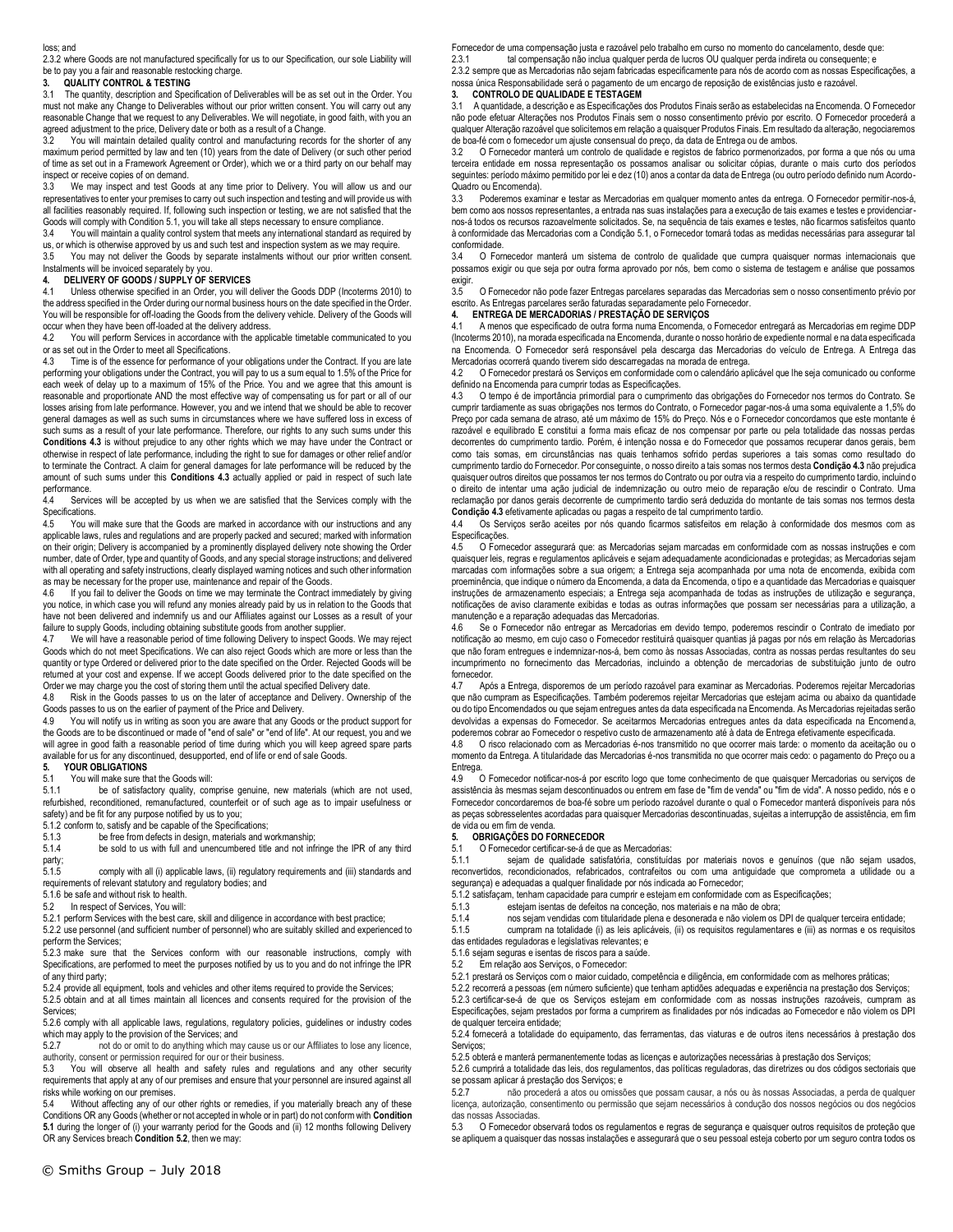5.4.1 terminate the Contract and any other existing Contracts immediately with notice;

5.4.2 require you, at our option, to promptly repair or replace the relevant Goods or reperform the relevant Services free of charge;<br>5.4.3 reject the Deliverable

reject the Deliverables (in whole or in part) and require you to refund the Price for the relevant Deliverables;<br>5.4.4 accept

5.4.4 accept the Deliverables subject to an equitable Price reduction; or<br>5.4.5 at your expense repair or bave a third party repair the Goods or r

at your expense, repair or have a third party repair the Goods or reperform or have a third party reperform the Services and you will indemnify us and our Affiliates against our Losses (including from any IPR Claims) arising from such breach.<br>5.5 **Condition 5.4** will apply to any repaired or repla

5.5 **Condition 5.4** will apply to any repaired or replacement Goods supplied under **Condition 5.4.2.**

5.6 If, as a result of any Goods not conforming with **Condition 5.1** or Services not conforming with **Condition 5.2** or otherwise representing an unreasonable risk of harm to the public or the environment, we determine a recall, removal or correction campaign ("campaign") is necessary or are required to carry out a campaign, we may implement such campaign and you will indemnify us and our Affiliates against all Losses incurred as a result of any such campaign.

# **6. OUR PROPERTY**

All patterns, dies, moulds or other tooling or materials, supplied by us or prepared or obtained by you for us at our cost ("**Tooling**"), will be marked with our name or as otherwise specified by us and will be and remain our exclusive property returnable in good condition on demand.<br>62 You will insure against all risks any Tooling and also any of your own tooling or

You will insure against all risks any Tooling and also any of your own tooling or property which may be kept on our premises for the purposes of providing Deliverables. You will keep all Tooling safe and in good condition while in your custody and/or under your control. All Tooling will be kept separately from your stock and other inventory.

6.3 We reserve the right to charge to you the cost of any Tooling if it is destroyed or damaged or rendered unfit for the purpose for which it was originally manufactured while under your control. 6.4 You will not dispose of any Tooling other than in accordance with our prior written instructions.

You will not, at any time, use Tooling, nor will you allow Tooling to be used by anyone else for any purpose other than the supply of the Deliverables unless we have previously provided our consent in writing.<br>6.5

We will have the right to enter your premises and remove Tooling at any time without being liable for trespass or for damages of any sort.<br>7. **ASSIGNMENT OF IPR** 

#### **7. ASSIGNMENT OF IPR**

7.1 This **Condition 7** will apply if the Goods are to be made, modified or redesigned to our Specification. Any bespoke Specification or Work Product you create or have created for us will be treated as "Goods" for the purposes of this **Condition 7.**

7.2 We will own all present and future IPR (together with all economic and proprietary rights) in the Goods and our specification. Accordingly, you will not use our specification other than to manufacture the Goods for us. With full title guarantee, you:

7.2.1 assign to us all IPR in the Goods which subsist as at the date of the Contract;

7.2.2 assign to us (by way of present assignment of the future copyright) all future copyright in the Goods immediately upon its creation; and

7.2.3 agree to assign to us all other IPR in the Goods immediately upon its creation.<br>7.3 You will:

You will:

7.3.1 at your own cost, execute all such documents and do all such acts and things as we may request from time to time in order to secure our full right, title and interest in the IPR in the Goods; and 7.3.2 obtain the waiver of all moral rights (and any broadly equivalent rights) in the Goods.

7.4 The exception to **Condition 7.2** above is that any IPR in existing products, materials or data used to create Goods ("**Existing Materials**") will continue to belong to you (or your suppliers). You grant (and, where applicable, will ensure that your suppliers grant) to us, our Affiliates and our and their end customers a nonexclusive, perpetual, royaltyfree, irrevocable licence to use and to have

## used Existing Materials which form part of any Goods.

**8. PRICE AND PAYMENT**<br>8.1 As long as you perform As long as you perform your obligations in accordance with the terms of the Contract, we will pay the Price to you in accordance with **Condition 8**.

The only sums of money we will pay in connection with the supply of the Deliverables are the Price which will be inclusive of all costs and expenses incurred by you including all packaging, insurance, carriage, duties and delivery costs.

8.3 Any sum payable under the Contract is exclusive of value added tax, sales tax and/or goods and services tax (and any other similar or equivalent taxes, duties, fees and levies imposed from time to time by any government or other authority) upon any supply made to us which will be payable in addition to that sum in the manner and at the rate prescribed by law from time to time but inclusive of all other taxes, fees and levies imposed from time to time by any government or other authority.

8.4 You may invoice us for the Price for the Goods following Delivery and for Services following completion.

8.5 Other than as set out in **Conditions 8.7** and **8.9**, each invoice will be payable by us within 60 days following the date on which the invoice is received by us. You will send invoices to the address specified in the Order.

No payment made by us will constitute acceptance by us of any Deliverables or otherwise affect any rights or remedies which we may have against you including the right to recover any amount overpaid or wrongfully paid to you.

8.7 We may withhold payment of any disputed sum until the dispute is settled.<br>8.8 If any undisputed sum payable under the Contract is not paid when due v

If any undisputed sum payable under the Contract is not paid when due you may charge us interest daily on that sum at 3% per year subject to any maximum or minimum rate of interest on overdue invoices specified by applicable law, from the due date until the date of payment (whether before or after judgment).

8.9 We may set-off, deduct or withhold any liability which you have to us against any liability which we have to you.

# **9. TERMINATION**<br>9.1 Without limitin

Without limiting any other right we may have to terminate a Contract, if you commit a material breach of these Conditions we may terminate the Contract and any other existing Contracts immediately with written notice. Any breach of **Conditions 11, 12** or **15.9** will be deemed to be a material breach.

9.2 Without limiting any other right we may have to terminate a Contract, we may terminate the Contract immediately by giving you written notice if you (a) have a receiver, administrator or liquidator (provisional or otherwise) appointed; (b) are subject to a notice of intention to appoint an administrator or any other resolution on insolvency; (c) pass a resolution for your winding-up; (d) have a winding up order made by a court in respect of you; (e) enter into any composition or arrangement with creditors; (f) cease to carry on business; (g) are the subject of anything similar or equivalent to that set out in (a) to (f) under any applicable laws; or (h) you are subject to any change of Control and you will notify us immediately upon the occurrence of any such event or circumstance.

9.3 Following expiry or termination of the Contract:

9.3.1 any Conditions which expressly or impliedly continue to have effect after expiry or termination of the Contract will continue in force; and<br>9.3.2 all other rights and obligations will im

all other rights and obligations will immediately stop but will not affect any of your or

riscos enquanto trabalhar nas nossas instalações.

5.4 Sem prejuízo de quaisquer dos nossos outros direitos e reparações, se o Fornecedor violar materialmente qualquer destas Condições OU se quaisquer das Mercadorias (sejam ou não aceites no todo ou em parte) não estiverem em conformidade com a **Condição 5.1** durante o período mais longo de entre (i) o período de garantia das Mercadorias e (ii) 12 meses subsequentes à Entrega OU se quaisquer Serviços violarem a **Condição 5.2**, poderemos:

5.4.1 rescindir o Contrato e quaisquer outros Contratos existentes de imediato e sem aviso prévio;<br>5.4.2 solicitar ao Fornecedor, por nossa opcão, que repare ou substitua prontamente as Mercado

solicitar ao Fornecedor, por nossa opção, que repare ou substitua prontamente as Mercadorias relevantes ou

volte a prestar os Serviços relevantes sem encargos adicionais; 5.4.3 rejeitar os Produtos Finais (no todo ou em parte) e solicitar ao Fornecedor o reembolso do Preço dos Produtos

Finais relevantes;<br>5.4.4 ac 5.4.4 aceitar os Produtos Finais mediante uma redução equitativa do Preço; ou

5.4.5 a expensas do Fornecedor, reparar ou recorrer a uma terceira entidade para reparar as Mercadorias ou voltar a prestar ou recorrer a uma terceira entidade para voltar a prestar os Serviços, devendo o Fornecedor indemnizar-nos, bem como

às nossas Associadas, contra quaisquer Perdas (inclusive por quaisquer Reclamações de DPI) decorrentes de tal violação.<br>5.5 A **Condição 5.4** aplicar-se-á a quaisquer Mercadorias reparadas ou de substituição fornecidas no **5.4.2.**

5.6 Se, como resultado de quaisquer Mercadorias que não estejam em conformidade com a **Condição 5.1** ou Serviços que não estejam em conformidade com a **Condição 5.2** ou que constituam de outra forma um risco irrazoável para o público ou o ambiente, determinarmos que é necessária ou nos for exigido que realizemos uma campanha de recolha, retirada ou retificação ("campanha"), poderemos implementar tal campanha e o Fornecedor indemnizar-nos-á, bem como às nossas Associadas, contra quaisquer Perdas incorridas como resultado de tal campanha.

#### **6. A NOSSA PROPRIEDADE**

6.1 Todos os padrões, matrizes, moldes ou outros materiais ou ferramentas, fornecidos por nós ou preparados ou obtidos pelo fornecedor para nós a expensas nossas ("**Ferramentas**"), serão marcados com o nosso nome ou de outra forma especificada por nós e serão e manter-se-ão de nossa propriedade, devendo ser devolvidos em boas condições mediante solicitação.<br>6200 F

6.2 O Fornecedor segurará contra todos os riscos quaisquer Ferramentas, bem como quaisquer ferramentas ou bens de sua propriedade que possam ser mantidos nas nossas instalações para fins de fornecimento dos Produtos Finais. O Fornecedor manterá todas as Ferramentas seguras e em boas condições enquanto as mesmas estiverem sob a sua custódia e/ou sob o seu controlo. Todas as Ferramentas serão mantidas separadamente das existências e outros inventários do Fornecedor.

6.3 Reservamo-nos o direito de cobrar ao Fornecedor o custo de quaisquer Ferramentas se estas, enquanto estiverem sob o seu controlo, forem destruídas, danificadas ou inutilizadas para os fins para os quais foram originalmente fabricadas.

6.4 O Fornecedor só poderá descartar quaisquer Ferramentas em conformidade com as nossas instruções prévias por escrito. Em nenhum momento, o Fornecedor utilizará as Ferramentas ou permitirá que as Ferramentas sejam utilizadas para qualquer finalidade que não o fornecimento dos Produtos Finais, a menos que tenhamos previamente facultado o nosso consentimento por escrito.

6.5 Teremos o direito de entrar nas instalações do Fornecedor e retirar Ferramentas em qualquer momento sem que com isso sejamos responsabilizáveis por invasão de propriedade alheia ou danos de qualquer tipo. **7. ATRIBUIÇÃO DE DPI**

Esta **Condição 7** aplicar-se-á se as Mercadorias forem feitas, modificadas ou redesenhadas segundo uma Especificação nossa. Qualquer Especificação ou Produto do Trabalho feito por medida que o Fornecedor crie ou tenha criado para nós será tratado como "Mercadorias" para os fins desta **Condição 7.**

7.2 Todos os DPI presentes e futuros (juntamente com todos os direitos económicos e de exclusividade) sobre as Mercadorias e as nossas Especificações serão de nossa propriedade. Por conseguinte, o Fornecedor não usará as nossas Especificações para outros fins que não o fabrico de Mercadorias para nós. Com garantia de plena titularidade, o Fornecedor: 7.2.1 atribui-nos todos os DPI sobre Mercadorias que subsistam à data do Contrato;

7.2.2 atribui-nos (a título de atribuição presente de direitos autorais futuros) todos os direitos autorais futuros sobre as Mercadorias imediatamente após a sua criação; e

7.2.3 concorda em atribuir-nos todos os outros DPI sobre Mercadorias imediatamente após a sua criação.

7.3 O Fornecedor:

7.3.1 a expensas próprias, executará todos os documentos e efetuará todos os atos e procedimentos que lhe possamos solicitar em qualquer momento para assegurar o nosso pleno direito, titularidade e interesse nos DPI sobre as Mercadorias; e

7.3.2 obterá a renúncia a todos os direitos morais (e quaisquer direitos geralmente equivalentes) sobre as Mercadorias.<br>7.4 A exceção à Condicão 7.2 acima é a de que quaisquer DPI sobre produtos, materiais ou dados existen

7.4 A exceção à **Condição 7.2** acima é a de que quaisquer DPI sobre produtos, materiais ou dados existentes utilizados para criar as Mercadorias ("**Materiais Existentes**") continuarão a pertencer ao Fornecedor (ou aos respetivos fornecedores). O Fornecedor garante (e, sempre que aplicável, assegurará que os seus fornecedores garantam) a nós, às nossas Associadas, aos nossos clientes finais e aos clientes finais das nossas Associadas uma licença não exclusiva, vitalícia, isenta de royalties e irrevogável para utilizar e mandar utilizar os Materiais Existentes que façam parte de quaisquer Mercadorias.

#### **8. PREÇO E PAGAMENTO**

8.1 Desde que o Fornecedor cumpra as suas obrigações em conformidade com os termos do Contrato, pagar-lhe-emos o Preço em conformidade com a **Condição 8**.

8.2 As únicas quantias que pagaremos em relação ao fornecimento dos Produtos Finais são as do Preço, que abrangerá todos os custos e despesas incorridos pelo Fornecedor, incluindo todos os custos com acondicionamento, seguro, transporte, tarifas aduaneiras e entrega.

8.3 Qualquer quantia pagável nos termos do Contrato exclui imposto sobre o valor acrescentado, imposto sobre as vendas e/ou imposto sobre bens e serviços (e quaisquer outros impostos, tarifas aduaneiras, comissões e taxas similares ou equivalentes aplicados em qualquer momento por qualquer governo ou outra autoridade) sobre qualquer fornecimento que nos seja feito, o qual será pagável adicionalmente a essa quantia pela forma e à taxa prescritas pela lei em qualquer momento, mas inclui todos os outros impostos, comissões e taxas aplicados em qualquer momento por qualquer governo ou outra autoridade.<br>84 O Enmecedor pode faturar-nos o Preco das Mercadorias anós a Entrega e dos Servicos anós a conclu

8.4 O Fornecedor pode faturar-nos o Preço das Mercadorias após a Entrega e dos Serviços após a conclusão.<br>8.5 Exceto quanto ao disposto nas **Condições 8.7** e 8.9, cada fatura será pagável por nós até 60 dias após a q 8.5 Exceto quanto ao disposto nas **Condições 8.7** e **8.9**, cada fatura será pagável por nós até 60 dias após a data em que

tenha sido recebida por nós. O Fornecedor enviar-nos-á as faturas para a morada especificada na Encomenda.

8.6 Nenhum pagamento feito por nós constituirá aceitação pela nossa parte de quaisquer Produtos Finais, nem afetará de outra forma quaisquer direitos ou reparações que possamos ter em relação ao Fornecedor, incluindo o direito de recuperar qualquer montante pago em excesso ou por erro.

8.7 Poderemos reter o pagamento de qualquer quantia sujeita a litígio até que este seja resolvido.

8.8 Se alguma quantia não sujeita a litígio e pagável nos termos do contrato não for paga até à data de vencimento, o Fornecedor poderá cobrar-nos juros diários sobre essa quantia à taxa anual de 3%, em sujeição a qualquer taxa de juro máxima ou mínima especificada pela legislação aplicável para as faturas vencidas, desde a data de vencimento até à data de pagamento (seja antes ou depois de julgamento).

8.9 Poderemos efetuar encontro de contas, deduzir ou reter qualquer passivo que tenhamos em relação ao Fornecedor por compensação de qualquer passivo que o Fornecedor tenha em relação a nós. **9. RESCISÃO**

9.1 Sem limitação de qualquer outro direito de rescindir um Contrato que possamos ter, se o Fornecedor cometer uma violação material destas Condições, poderemos rescindir o Contrato e quaisquer outros Contratos existentes de imediato e por meio de notificação por escrito. Qualquer violação das **Condições 11, 12** ou **15.9** será considerada uma violação material.

Sem limitação de qualquer outro direito de rescindir um Contrato que possamos ter, poderemos rescindir o Contrato de imediato e por meio de notificação por escrito se o Fornecedor: (a) tiver um administrador de insolvência, de falência ou liquidatário nomeado; (b) for objeto de uma notificação de intenção de nomear um administrador ou de qualquer outra resolução sobre insolvência; (c) aprovar uma resolução para a sua liquidação; (d) for objeto de uma ordem de liquidação emitida por um tribunal; (e) participar num mecanismo ou acordo com credores; (f) cessar a sua atividade; (g) for objeto de uma situação similar ou equivalente às descritas em (a) a (f) nos termos de quaisquer leis aplicáveis; ou (h) for objeto de qualquer alteração no Controlo e nos notificar de imediato após a ocorrência de tal evento ou circunstância.

9.3 Na sequência da expiração ou da rescisão do Contrato:

9.3.1 quaisquer Condições que continuem, expressa ou implicitamente, a produzir efeitos após a expiração ou a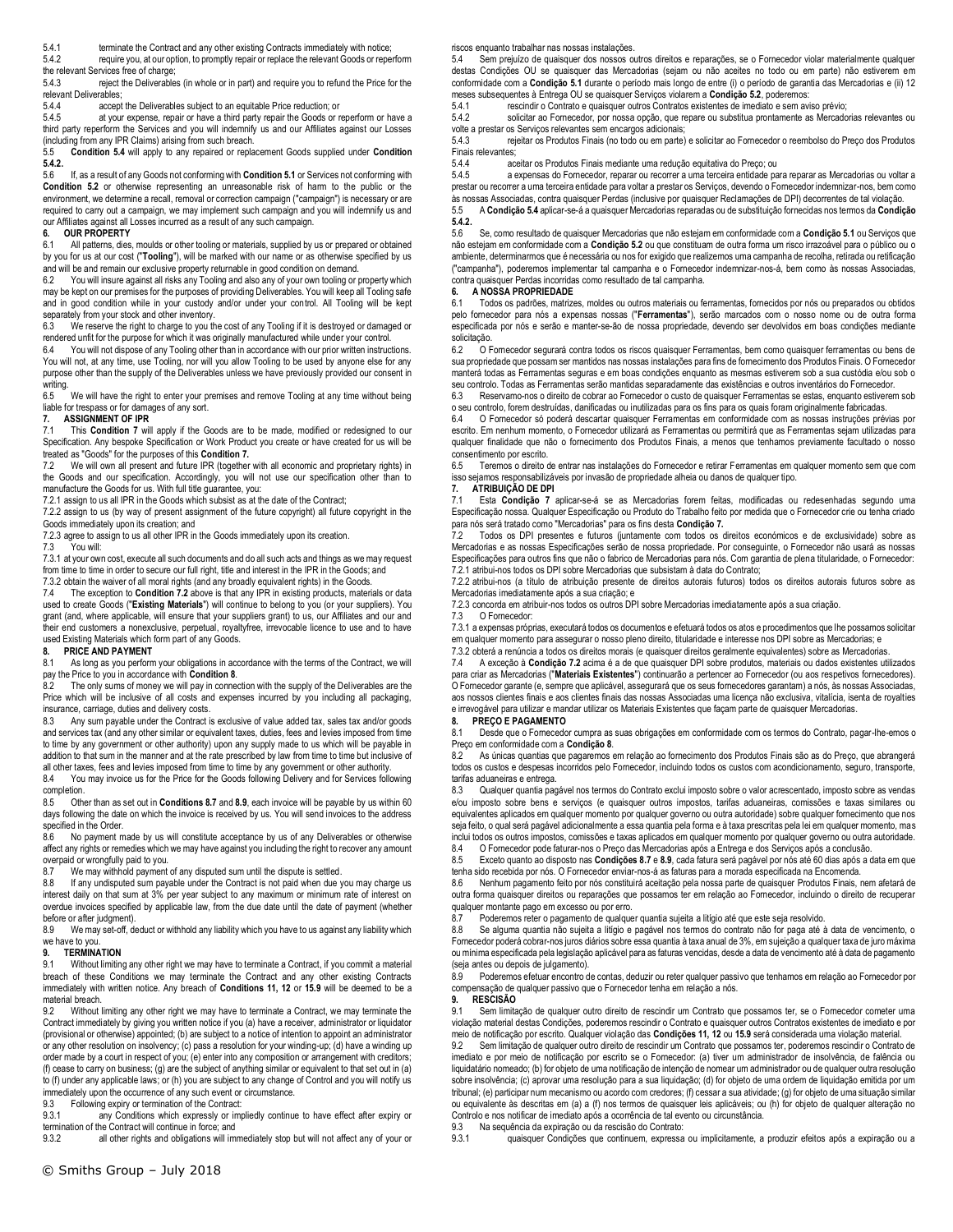our rights, obligations, claims and liabilities which may exist prior to the date of expiry or termination; and<br>9.3.3

each party will immediately stop using the other party's Confidential Information and will as soon as reasonably possible, if requested to do so, return to the other party all of the other party's Confidential Information (including all copies and extracts) in its possession or control or confirm its secure destruction; and

9.3.4 each party may keep any of the other party's Confidential Information which it has to keep to comply with any applicable law and **Condition 9.3.3** will not apply to such Confidential Information. **Condition 11** will continue to apply to retained Confidential Information.

9.4 If we terminate a Contract, we may require you to deliver to us any supplies, materials or drawings produced or acquired by you for the terminated part of the Contract and we will agree, in good faith, on the amount payable for the same.

# **10. LIABILITY AND INSURANCE**

You will indemnify us and our Affiliates against all our and their Losses arising from your breach of or negligent performance of or your failure to perform or delay in performing any part of these Conditions. We may, at our discretion, control the defence of any claim in respect of which you are required to indemnify us under a Contract.<br>10.2 Subject to **Condition 10.3**, we will a

10.2 Subject to **Condition 10.3**, we will not have any Liability to you for any (i) loss of profit, goodwill or revenue; or (ii) any indirect, consequential or special loss.

10.3 Nothing in these Conditions or any Contract will operate to exclude or restrict one party s

Liability (if any) to the other (including for a person for whom it is vicariously liable):<br>10.3.1 for death or personal injury resulting from its negligence: for death or personal injury resulting from its negligence;

10.3.2 for its fraud or fraudulent misrepresentation; or

10.3.3 for any matter for which it is not permitted by law to exclude or limit its liability.

10.4 The exclusions from and limitations of liability contained in these Conditions will apply after as well as before the date of expiry or termination of any Contract.

10.5 The exclusions from, and limitations of, liability set out in this **Condition 10** will be considered severally. The invalidity or unenforceability of any one sub-clause or clause will not affect the validity or enforceability of any other sub-clause or clause and will be considered severable from each other. 10.6 You will have satisfactory insurance cover with a reputable insurer to cover your obligations to us, including public liability insurance cover, cover for any potential liabilities arising from a Contract and any insurances required by law. You will provide evidence of your insurance coverage at our request.

#### **11. CONFIDENTIALITY**

11.1 Except as set out in Condition 11.2, each party will:

11.1.1 only use the other party's Confidential Information for the purpose of performing its obligations and exercising its rights under the Contract;

11.1.2 keep the other party's Confidential Information secret, safe and secure; and

11.1.3 not disclose the other party's Confidential Information to any other person.

# 11.2 Each party may disclose the other party  $\frac{1}{2}$  s Confidential Information:<br>11.2.1 to the extent required by law, any court of competent iurisd

to the extent required by law, any court of competent jurisdiction or the rules of any

government, public or regulatory body or any stock exchange; and 11.2.2 to its officers, directors, employees and profession to its officers, directors, employees and professional advisers and, in our case, our Affiliates, agents and sub-contractors, who need the Confidential Information in order for that party to perform its obligations and exercise its rights under the Contract. A party disclosing the other party 's Confidential Information under **Condition 11.2.2** will make sure that each person to whom it discloses that Confidential Information is bound by obligations of confidentiality no less onerous than those set out in this **Condition 11**.

11.3 Each party acknowledges and agrees that damages alone would not be an adequate remedy for breach of **Condition 11** by that party. Accordingly, the other party will be entitled, without having to prove special damages, to injunctive relief, equitable relief and/or specific performance for any breach or threatened breach of **Condition 11** by the first party.

#### **12. ETHICAL CONDUCT**

12.1 You will conduct your business ethically and lawfully and in accordance with our Supplier Code of Business Ethics (http://www.smiths.com/responsibility-supplier-code-of-business-ethics.aspx) or an equivalent code of ethics.

12.2 You represent and warrant that you and your subcontractors and suppliers do not use or permit unacceptable labour practices, such as child or forced labour, or unsafe working conditions and comply with all applicable labour and employment laws, regulations, standards and conventions,

including the UN's Guiding Principles on Business & Human Rights and the International Labor

Organization s Conventions and any similar or equivalent laws applying in the jurisdiction in which we are registered.

12.3 You hereby acknowledge that you are aware of, and agree to comply with all applicable antibribery and anti-corruption laws, including but not limited to the Foreign Corrupt Practices Act (FCPA) (and related regulation and guidance) and any similar or equivalent laws applying in the jurisdiction in which we are registered.

12.4 You represent and warrant that you only supply minerals to us and our Affiliates from sources that do not (i) contribute to conflict; and/or (ii) benefit or finance armed groups in the Democratic Republic of Congo or any adjoining country. You have adopted, and require your suppliers of minerals to adopt, conflict mineral policies and management systems.

12.5 You will permit us, and any person nominated by us, to have such access to your premises, personnel, systems, books and records as we may require to verify your compliance with this **Condition 12.** We also reserve the right to inquire and investigate your conduct to satisfy ourself of your compliance with this **Condition 12** and to discontinue a business relationship with you if you or any of your officers, directors or employees is found to have breached any part of this **Condition 12. 13. NOTICE**

13.1 Notices and other communications provided for the purposes of a Contract will be in writing,

and delivered by courier or by hand to the relevant party's address as specified on the Order (or such other address which is notified to the other party in writing from time to time), in the case of a notice to us, marked for the attention of such person as we specify.

#### **14. EXPORT / IMPORT / ECONOMIC SANCTIONS CONTROLS**

14.1 You agree to comply with all applicable export controls and import and economic sanctions laws and regulations, including those of your country of incorporation, from where the Goods will be supplied, where the Goods will be received and any other relevant jurisdiction. You will also obtain, as required, and comply with all applicable government authorizations and their provisos in supplying the Goods. Without limiting the foregoing, you will not transfer any export controlled item, data or services provided by us in relation to the Contract, to include transfer to any persons, including those persons employed by or associated with, or under contract to you or you lower-tier suppliers, without the authority of an applicable licence, exemption or exception.

9.3.2 todos os outros direitos e obrigações cessarão de imediato, mas tal não afetará os direitos, obrigações, reivindicações e responsabilidades, nossos ou do Fornecedor, que possam existir antes da data de expiração ou rescisão; e

9.3.3 cada parte cessará imediatamente de utilizar Informação Confidencial da outra parte e, logo que razoavelmente possível, se tal lhe for solicitado, devolverá à outra parte toda a Informação Confidencial da mesma (incluindo todas as cópias e extratos) sob a sua posse ou o seu controlo ou confirmará a sua destruição segura; e

9.3.4 cada parte poderá manter qualquer da Informação Confidencial da outra parte que tenha de manter para cumprir qualquer lei aplicável e a **Condição 9.3.3** não se aplicará a tal Informação Confidencial. A **Condição 11** continuará a aplicarse à Informação Confidencial retida.<br>94 Se rescindirmos um Contrato

9.4 Se rescindirmos um Contrato, poderemos solicitar ao Fornecedor que nos entregue quaisquer fornecimentos, materiais ou desenhos por ele produzidos ou adquiridos para a parte rescindida do Contrato e concordaremos, de bo a-fé, sobre o montante pagável pelos mesmos.

#### **10. RESPONSABILIDADE E SEGURO**

10.1 O Fornecedor indemnizar-nos-á, bem como às nossas Associadas, por todas as Perdas decorrentes da violação, do<br>cumprimento negligente, do incumprimento ou do atraso no cumprimento de qualquer parte destas Condições. P nossa exclusiva decisão, controlar a defesa de qualquer reclamação em relação à qual o Fornecedor nos deva indemnizar nos termos de um Contrato.

10.2 Em sujeição à **Condição 10.3**, não teremos qualquer Responsabilidade para com o Fornecedor por qualquer (i) perda de lucros, goodwill ou receitas; ou (ii) perda indireta, consequente ou especial.

10.3 Nada nestas Condições ou em qualquer Contrato servirá para excluir ou restringir a Responsabilidade (caso exista) de uma das partes para com a outra (inclusive em relação a uma pessoa pela qual seja responsável por delegação):

por morte ou lesões pessoais resultantes de negligência;

10.3.2 por fraude ou deturpação fraudulenta; ou por qualquer assunto em relação ao qual não seja permitida por lei a exclusão ou limitação da sua responsabilidade.

10.4 As exclusões e limitações de responsabilidade contidas nestas Condições aplicar-se-ão tanto antes como depois da data de expiração ou rescisão de qualquer Contrato.<br>10.5 As exclusões e limitações de responsabilida

10.5 As exclusões e limitações de responsabilidade definidas nesta **Condição 10** serão consideradas individualmente. A invalidade ou a inexequibilidade de qualquer subcláusula ou cláusula não afetarão a validade ou a exequibilidade de qualquer outra subcláusula ou cláusula e serão consideradas independentes entre si.

10.6 O Fornecedor terá uma cobertura de seguro satisfatória junto de uma seguradora conceituada para cobrir as suas obrigações para connosco, incluindo um seguro de responsabilidade civil, a cobertura para responsabilidades potenciais decorrentes de um Contrato e quaisquer seguros exigidos por lei. A nosso pedido, o Fornecedor apresentará prova documental da cobertura dos seus seguros.

#### **11. CONFIDENCIALIDADE**

11.1 Exceto conforme estabelecido na **Condição 11.2**, cada parte:

11.1.1 usará a Informação Confidencial da outra parte apenas para fins de cumprimento das suas obrigações e exercício dos seus direitos nos termos do Contrato;

manterá secreta, segura e protegida a Informação Confidencial da outra parte; e

11.1.3 não divulgará a Informação Confidencial da outra parte a nenhuma outra pessoa.

11.2 Cada parte poderá divulgar a Informação Confidencial da outra parte:

11.2.1 na medida exigida pela lei, por qualquer tribunal competente ou pelas regras de qualquer entidade governamental, pública ou reguladora ou de qualquer bolsa de valores; e<br>11 2 2 aos seus responsáveis, diretores, empregados e consultore

11.2.2 aos seus responsáveis, diretores, empregados e consultores profissionais, bem como, no nosso caso, às nossas Associadas, agentes e subcontratadas, que precisem da Informação Confidencial para que essa parte cumpra as suas obrigações e exerça os seus direitos nos termos do Contrato. Uma parte que divulgue Informação Confidencial da outra parte nos termos da **Condição 11.2.2** assegurar-se-á de que todas as pessoas a quem divulgue essa Informação Confidencial estejam vinculadas por obrigações de confidencialidade não menos onerosas do que as estabelecidas nesta **Condição 11**.<br>11.3 — Cada parte reconhece e concorda que a indemnização por danos só por si não seria uma reparação a

violação da **Condição 11** por essa parte. Por conseguinte, a outra parte terá direito, sem necessidade de demonstrar a existência de danos especiais, a injunção, medida equitativa e/ou execução específica por qualquer violação ou ameaça de violação da **Condição 11** pela primeira parte.

# **12. CONDUTA ÉTICA**

12.1 O Fornecedor conduzirá os seus negócios de forma ética e legítima e em conformidade com o nosso Código de Ética Empresarial do Fornecedor (http://www.smiths.com/responsibility-supplier-code-of-business-ethics.aspx) ou com um código de ética equivalente.

12.2 O Fornecedor declara e garante, em seu nome e em nome dos seus subcontratados e fornecedores, que não usa nem permite práticas laborais inaceitáveis, como o trabalho infantil ou forçado, ou condições de trabalho inseguras e que cumpre todas as leis, regulamentos, normas e convenções do trabalho e do emprego aplicáveis, incluindo os Princípios Orientadores sobre Empresas e Direitos Humanos da ONU, as Convenções da Organização Internacional do Trabalho e quaisquer leis similares ou equivalentes aplicáveis na jurisdição em que estamos registados.

12.3 O Fornecedor reconhece por esta via que tem conhecimento de todas as leis antissuborno e anticorrupção aplicáveis e que concorda em cumpri-las, incluindo a Foreign Corrupt Practices Act (FCPA) (e os regulamentos e orientações correlacionados), bem como quaisquer leis similares ou equivalentes aplicáveis na jurisdição em que estamos registados.

12.4 O Fornecedor declara e garante que só fornecerá, a nós e às nossas Associadas, minerais provenientes de fontes que (i) não contribuem para conflitos; e/ou (ii) não beneficiam nem financiam grupos armados da República Democrática do Congo ou de qualquer país limítrofe. O Fornecedor adotou e exige aos seus fornecedores de minerais que adotem políticas e sistemas de gestão de minerais de conflito.<br>12.5 O Fornecedor permite-nos

O Fornecedor permite-nos, bem como a qualquer pessoa nomeada por nós, que tenhamos acesso às suas instalaçõ pessoal, sistemas, livros e registos de que possamos necessitar para verificar a sua conformidade com esta **Condição 12**. Também nos reservamos o direito de inquirir e investigar a conduta do Fornecedor para nos assegurarmos da sua conformidade com esta **Condição 12** e para descontinuarmos uma relação comercial com o Fornecedor caso se determine que este ou qualquer dos seus responsáveis, diretores ou empregados violaram qualquer parte desta **Condição 12.** 

#### **13. NOTIFICAÇÃO**

13.1 As notificações e outras comunicações facultadas para os fins de um Contrato serão por escrito e entregues por correio ou em mão na morada da parte relevante conforme especificada na Encomenda (ou noutra morada que seja comunicada à outra parte por escrito em qualquer momento), no caso de uma notificação para nós, enviada à atenção da pessoa que especificarmos.

# **14. CONTROLOS SOBRE EXPORTAÇÕES / IMPORTAÇÕES / SANÇÕES ECONÓMICAS**

14.1 O Fornecedor concorda em cumprir todos os controlos sobre exportações e leis e regulamentos sobre importações e sanções económicas aplicáveis, incluindo os do seu país de constituição, de onde as Mercadorias serão fornecidas, de onde as Mercadorias serão recebidas e de qualquer outra jurisdição relevante. O Fornecedor também obterá, conforme necessário, e cumprirá todas as autorizações governamentais aplicáveis e as respetivas disposições no fornecimento das Mercadorias. Sem limitação do acima exposto, o Fornecedor não transferirá quaisquer itens, dados ou serviços de exportação controlada fornecidos por nós em relação com o Contrato, incluindo transferências para quaisquer pessoas, inclusive as pessoas empregadas, associadas ou sob contrato do Fornecedor ou dos seus fornecedores secundários, sem a autoridade de uma licença, isenção ou exceção aplicável.

14.2 O Fornecedor facultar-nos-á todas as informações necessárias de suporte a quaisquer requisitos regulamentares ou governamentais de autorização que tenhamos a respeito das Mercadorias.

0 Fornecedor indemnizar-nos-á, bem como às nossas Associadas, por todas as Perdas decorrentes de qualquer violação pelo Fornecedor desta Cláusula 14.

15.1 O Contrato constitui o acordo integral entre as partes, substitui qualquer acordo ou entendimento anterior a respeito do seu objeto e, em sujeição à **Condição 10.3**, nenhuma das partes celebrou o contrato com base em qualquer declaração falsa, declaração ou afirmação (seja feita pela outra parte ou qualquer outra pessoa ou seja feita pela primeira parte ou qualquer outra